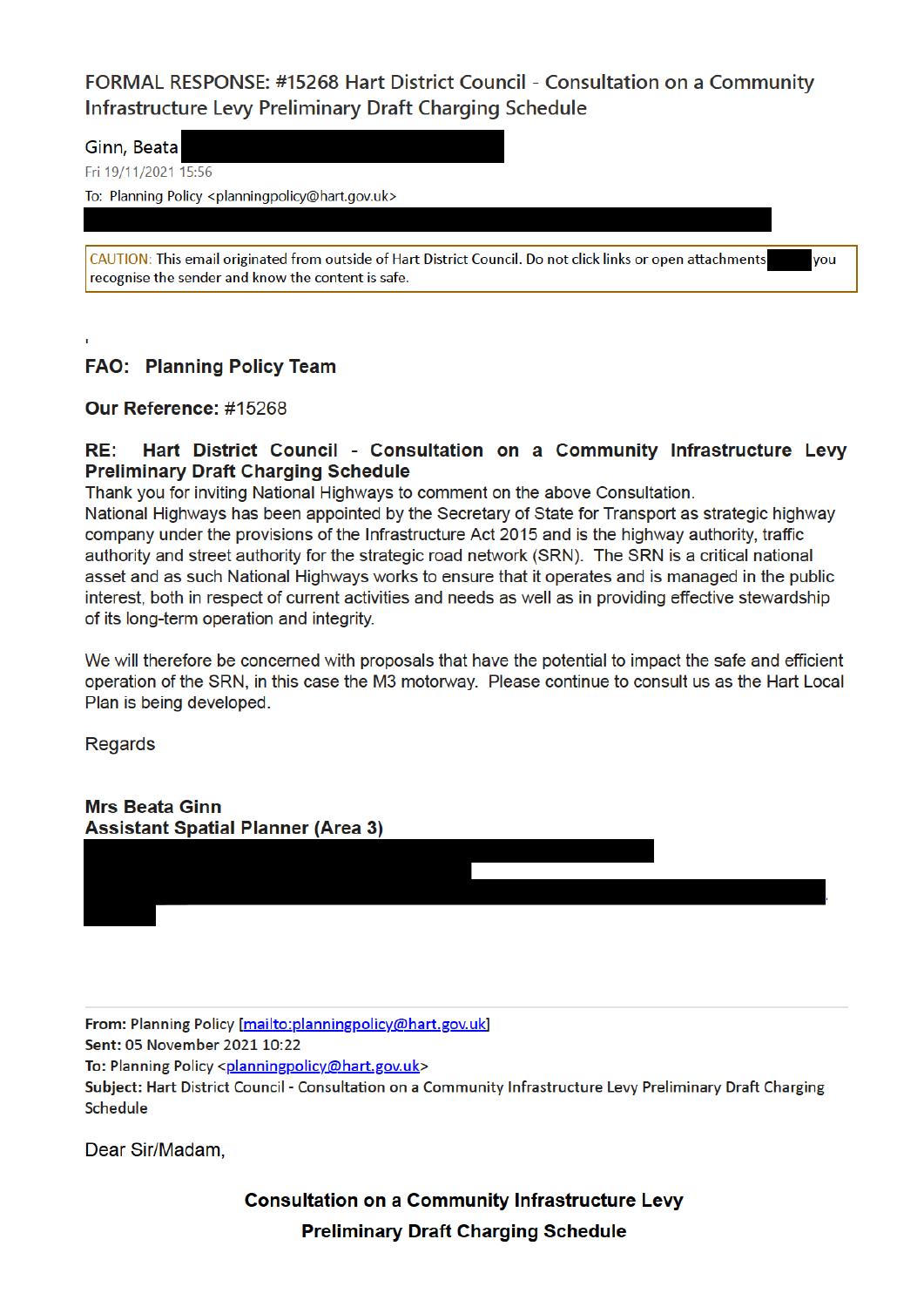Hart District Council is proposing to introduce a Community Infrastructure Levy (CIL). A CIL is a charge on new development used to help fund infrastructure to support development in the area.

The Council is the Charging Authority under CIL legislation and is seeking your views on a **Preliminary CIL Draft Charging Schedule** which sets out the proposed rates per square metre for different types of development.

Comments are also invited on the evidence base that supports the Preliminary Draft Charging Schedule:

- A CIL Viability Assessment, September 2021, which informed the CIL rates to ensure development remains viable.
- An Infrastructure Funding Gap Assessment, October 2021, demonstrates that a CIL is justified to help fund the infrastructure needed to support new development.
- An Infrastructure Delivery Plan Update, October 2021 sets out the various infrastructure projects within the district to support development and informs the funding gap assessment.

**The consultation documents can be viewed at** https://www.hart.gov.uk/communityinfrastructure-levy

The consultation period runs for 6 weeks from **Friday 5th November 2021** to **5pm Friday 17th December 2021.**

Please use the response form available at https://www.hart.gov.uk/communityinfrastructure-levy

Please send any comments on these documents to:

- By email: planningpolicy@hart.gov.uk
- By Post: Hart District Council, Civic Offices, Harlington Way, Fleet, GU51 4AE

By responding to this consultation, you are providing consent for your personal data to be collected by Hart District Council in line with terms set out in the CIL Privacy Notice. Please also read the Confidentiality Statement available at the same webpage.

The consultation responses will be published on the Council's website, but only the name, and where relevant, the organisation name, will be published with the comments. No personal contact details will be published.

The Council will consider all comments received and then in Spring 2022 will consult on a **Draft Charging Schedule** under Regulation 16 of The Community Infrastructure Regulations 2010 (as amended by The Community Infrastructure Levy (Amendment) (England) (No. 2) Regulations 2019).

The expected timeline is:

- Consider consultation responses in the new year
- · Consult on Draft Charging Schedule April June 2022
- Examination Summer/Autumn 2022
- · Adoption/Implementation Winter 2022/Spring 2023
- ·

Kind regards,